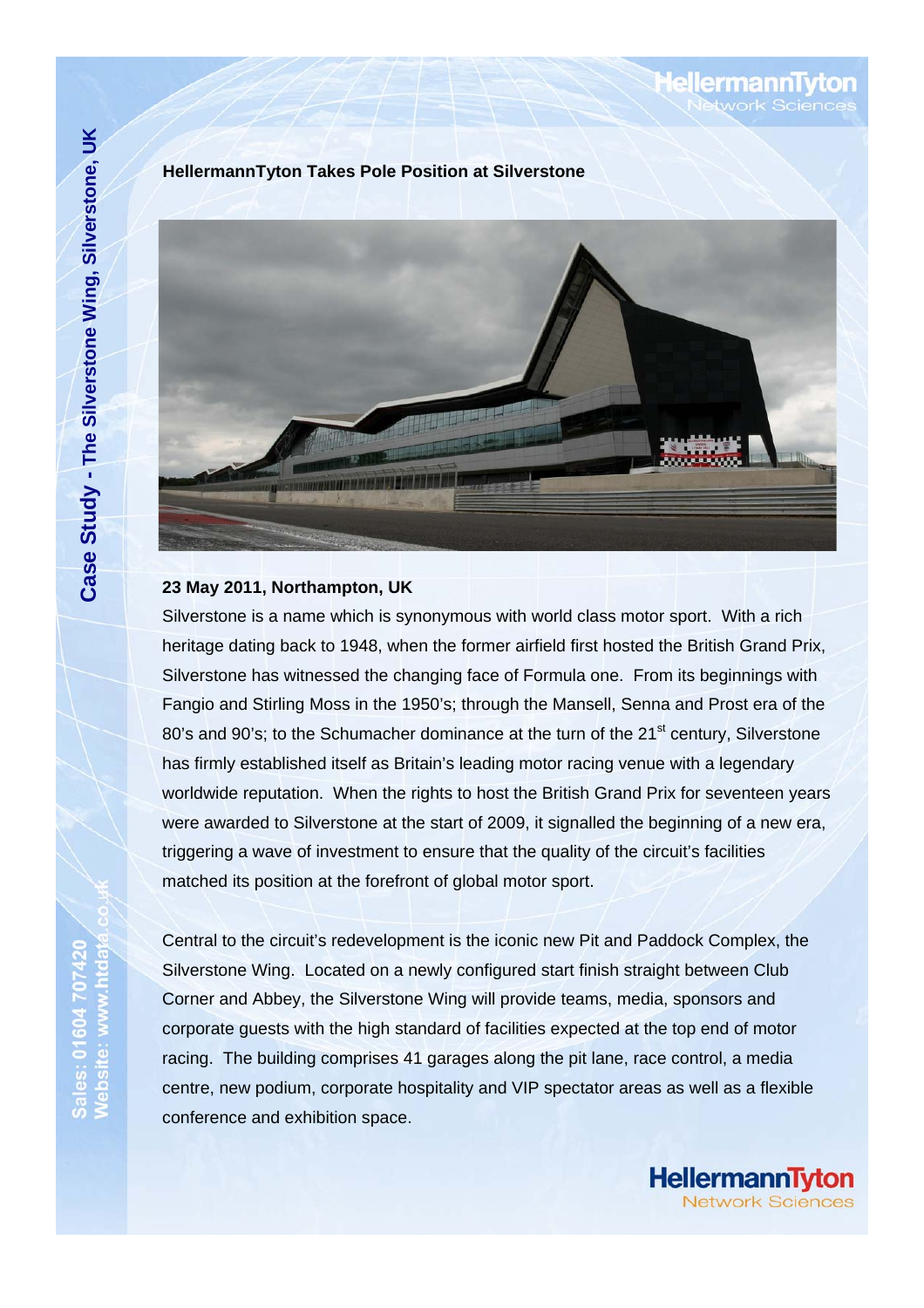"The development of the new Pit and Paddock complex gave us the opportunity to design and specify a network infrastructure fit for purpose, to meet the specific needs of the demanding environment in which we operate," said Kevin O'Brien, Silverstone's IT Manager.

"The building presents us with 2 key challenges – we need to have a highly flexible network, capable of being quickly configured to support the changing use of the space, depending on the event, whilst handling large peaks in numbers of users. We also need a robust extremely reliable network – although 100,000 spectators will be at the track to watch a Grand Prix, millions more will be following the race worldwide. The public perception of the major events we stage is gained through the media who in turn rely on our network to send and receive information, reports and images to the wider world. As such, the network really is a mission critical component of our operation."

Silverstone hosts approximately 30 events a year including major national races, such as British Superbikes, through to the international Formula One Grand Prix and MotoGP. Whilst a large national event may require network access for 2,000 users and 100 media, over a Grand Prix weekend the network must be capable of delivering reliable services to in excess of 4,000 users and 600 media personnel simultaneously. Working with Lee Hamill and Mike Gaskin of ICS, a long term trusted infrastructure partner, a flood wired 1,600 point category 6 copper network on a grid layout, complemented with 35 Wi-Fi access points, was designed to meet the needs.



HellermannTyton **Network Sciences** 

**ellermannT**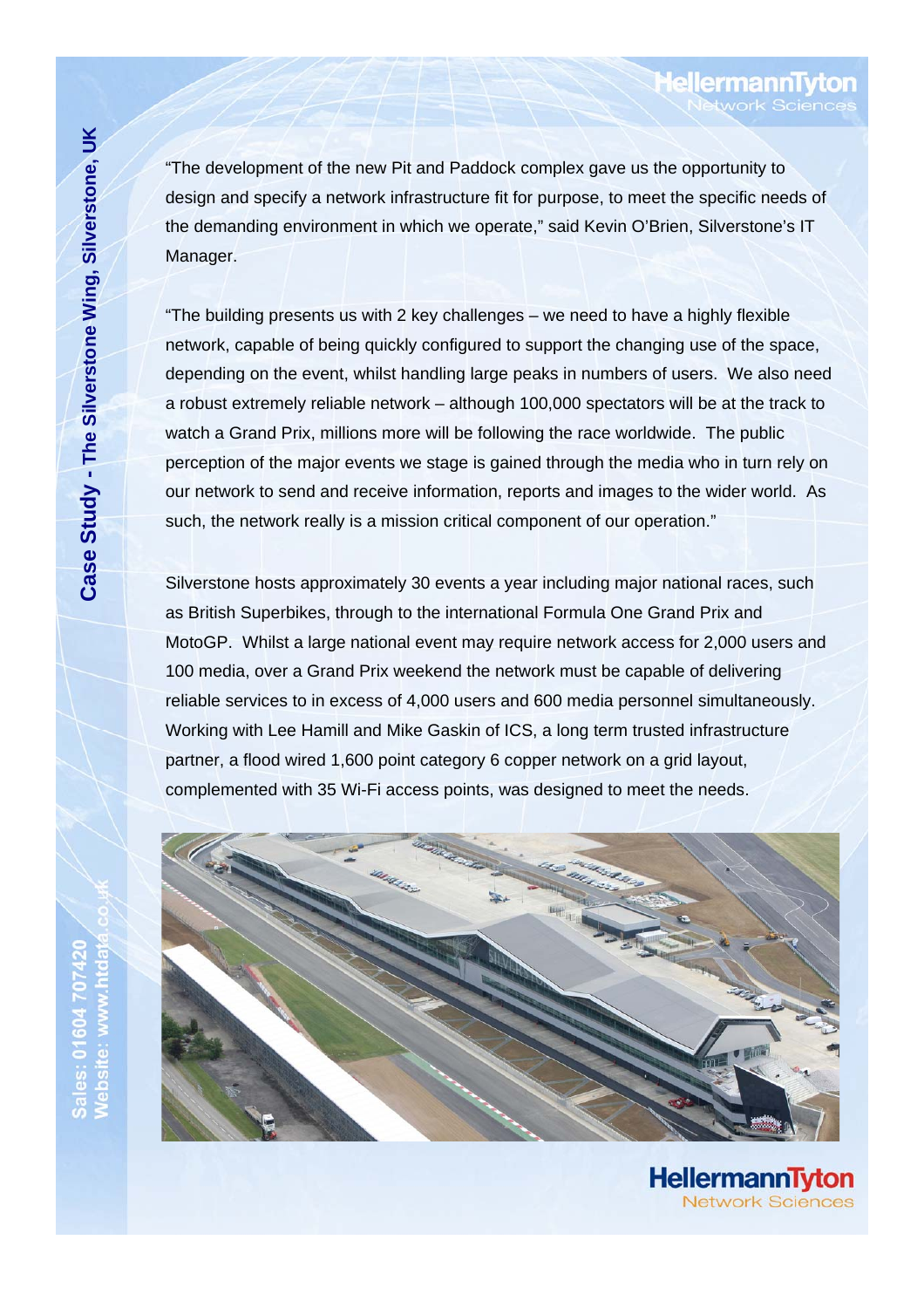Sales: 01604 70742

Kevin O'Brien explains, "The fixed network is the core of our infrastructure. Whilst the wireless gives us the flexibility to meet many of our users' requirements, the Cat 6 wired network gives us the capacity and confidence to deliver ultra reliable services including VoIP. It also ensures the building infrastructure will support future demands as yet unplanned, such as IP TV."

**HellermannTy** 

**HellermannTyton** 

**Jetwork Sciences** 

When selecting a structured cabling system manufacturer, Silverstone needed to ensure that the chosen supplier would deliver the performance, quality and reliability required and be capable of supporting Silverstone's emerging needs over the longer term. HellermannTyton was identified as the preferred supplier after a detailed assessment of potential systems. ICS completed the project using HellermannTyton Global Category 6 panels, LSOH cable and Gigaband outlets supported by HellermannTyton's 25 year manufacturer's system warranty.

Commenting on the selection, Kevin O'Brien said, "HellermannTyton has a long history of supplying quality, high performance products as well as a commitment to engineering and product development. A competitive world class British manufacturer was ultimately the right choice for the home of the British Grand Prix."